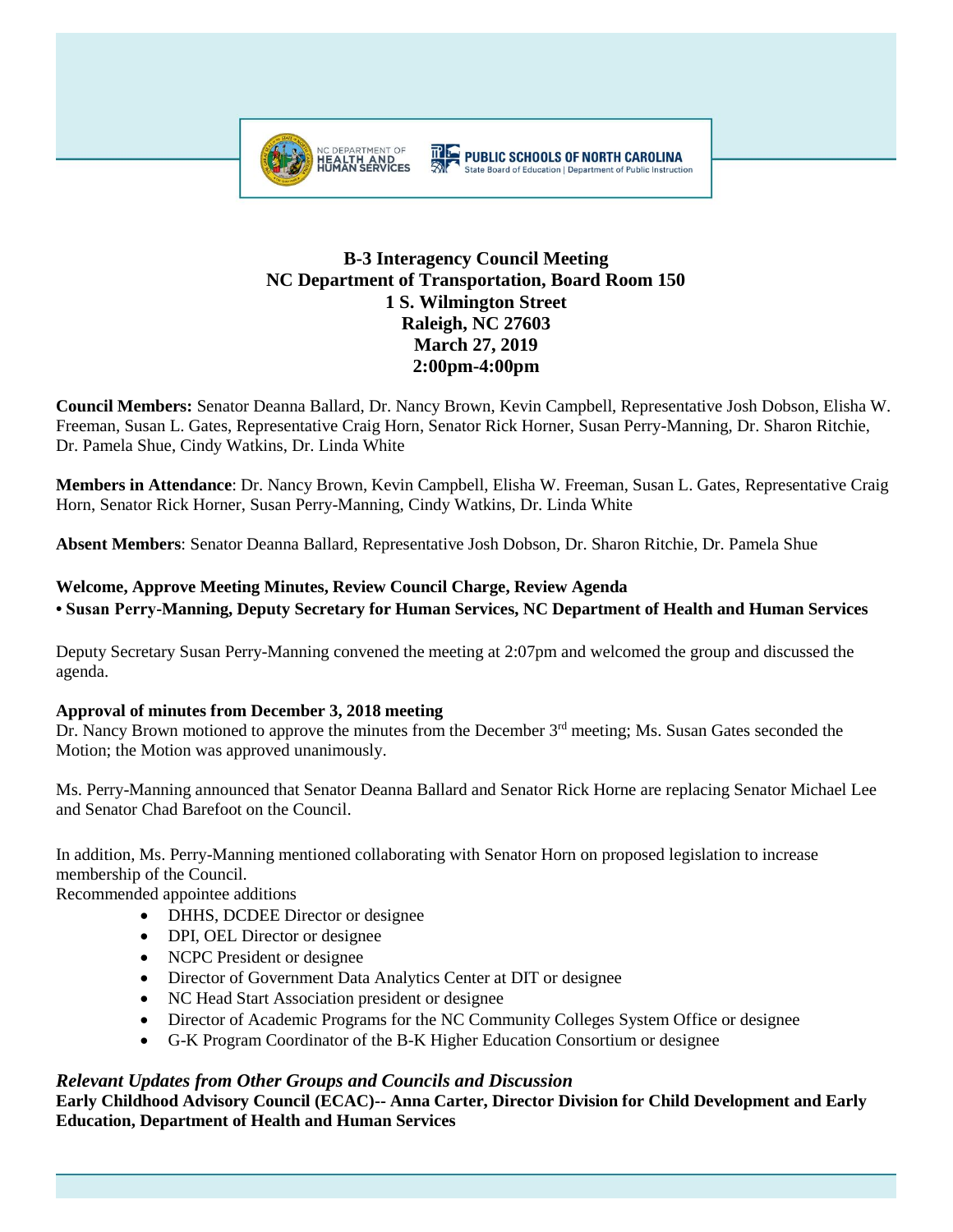Director Anna Carter stated that the ECAC, comprised of 25 members, was established by Governor Perry in February of 2018 with the purpose of coordinating across early childhood programs. The ECAC has met three times, most recently in December of 2018. The key focus is around the Early Childhood Action Plan, which spans the spectrum of early childhood needs. The ECAC submitted a letter in support of Medicaid expansion because of connection to children's health. In addition, the ECAC maintains that it is fundamental to the process to apply an equity lens to the focus. Ms. Kristen Guillory staffs the council.

### **Child Wellbeing Transformation Council-Vaughn Crawford, Council Staff Policy Recommendations from Work Groups and Discussion**

**Contact Information:** Vaughn Crawford, MSW NC Child Well Being Transformation Council Children's Council Coordinator Legislative Office Building 300 N. Salisbury Street Raleigh, NC 27601-5925 Phone: (919) 301-1401 vaughn.crawford@ncleg.net

Ms. Vaughn Crawford began by stating that Session Law 2018-5, Section 24.1 directed the establishment of the NC Child Well-Being Transformation Council (Children's Council) for the purpose of coordinating, collaborating, and communicating among agencies and organizations involved in providing public services to children.

The Children's Council, located in the General Assembly, is comprised of 25 members, including legislators, as well as leaders of youth public and private services and children's advocates.

The focus is on the following initiatives:

- Mapping the network of child-serving agencies and organizations in the State
- Cataloging examples of failures in coordination, collaboration and communication in terms of child welfare
- Reviewing work of bodies similar to the Children's Council operating in other states
- Monitoring changes in the social services and child welfare
- Identifying gaps in coordination, collaboration and communication related to all publicly funded child serving programs
- Recommending changes in law, policy or practice necessary to remedy gaps in coordination, collaboration and communication among publicly funded child-serving agencies.

Ms. Perry-Manning stated that it would be helpful to learn how early childhood education is addressed by the Children's Council. Ms. Crawford stated that a DPI representative does sit on the Council, and education is addressed from the perspective of how education fits in within the communication of other systems; for example, are children in foster care getting adequate educational resources to meet their needs?

Ms. Gates stated that recommendations from the Children's Council could be helpful to work for B-3 Interagency Council in informing the birth-8 data system.

Senator Rick Horner joined the meeting and Ms. Perry-Manning asked the members of the Council to introduce themselves.

### *B-3 Recommendations, Next Steps and Discussion*

- **Rebecca Planchard, Senior Early Childhood Policy Advisor, DHHS.**  Ms. Rebecca Planchard discussed the recommendations that resulted from the Council's workgroups, as well as the status of the progress of these recommendations. Ms. Perry-Manning directed a discussion about next steps.
	- 1. Transition Plan from NC Pre-K to Kindergarten
	- 2. Cross-programmatic planning for transitioning all children into Kindergarten

2.1 Establish an MOU between state partners-- Ms. Gates asked next steps might be taken with this process through legislation or drafting MOU. Ms. Elisha Freeman spoke to difference between MOA and MOU and whether it matters at the local level. Mr. Dan Tetreault spoke that the suggestion is that there be a State level MOU as well as guidance for local communities developing MOUs.